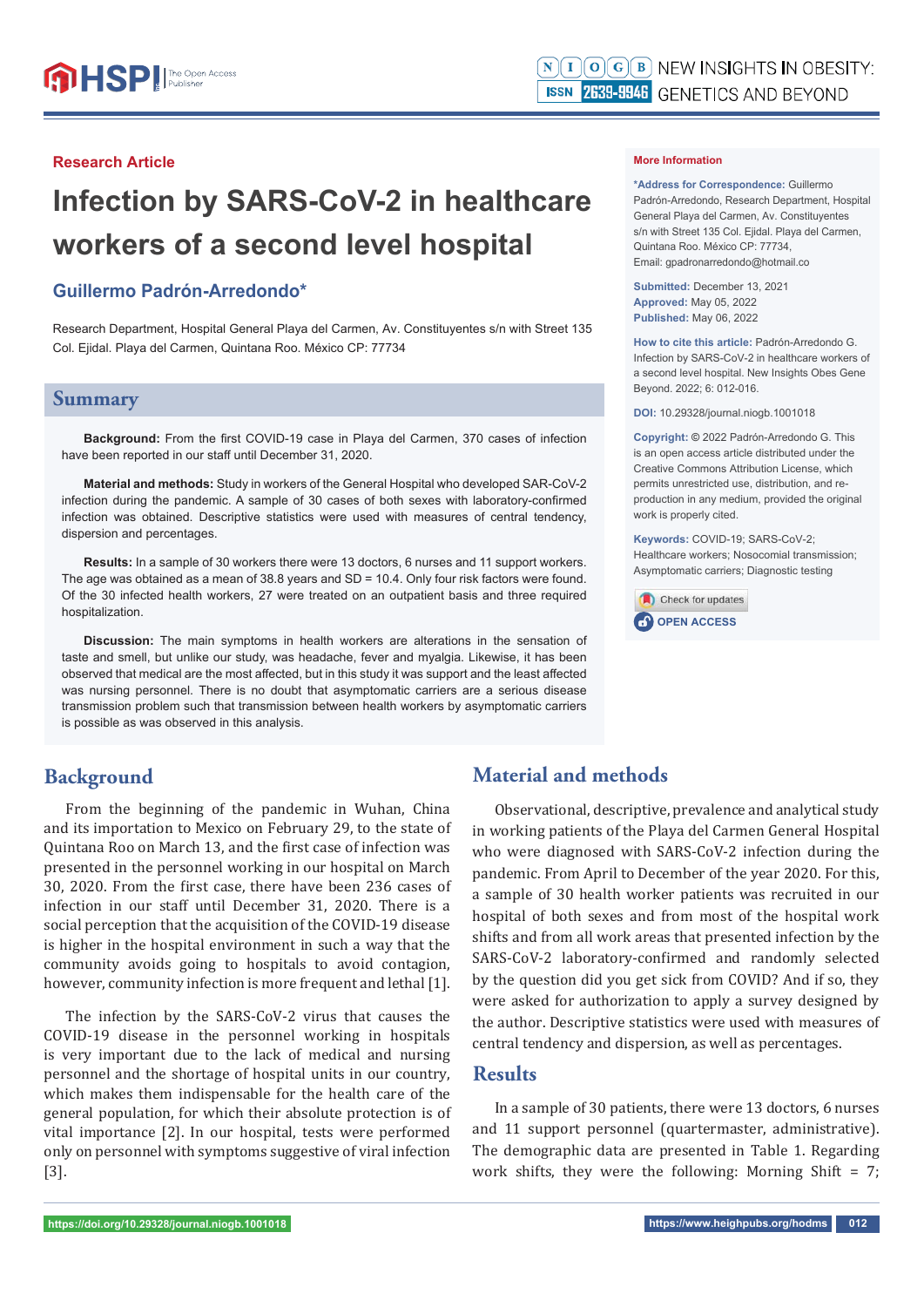

Evening = 11, Evening A 1; Nocturnal B 5 and Special Daytime = 6. Total 30 (only the workers of the special Night shift were not surveyed). Regarding the age of the patients, a mean of 38.8 years was obtained with  $SD = 10.4$ , the youngest worker with 23 and the oldest with 59 and a range of 36 years. Only four risk factors were found in this study group (Figure 1). The clinical picture of the patients is presented in Figure 2, (only one patient had no symptoms, but was positive for SARS-CoV-2). Of the 30 health workers infected, 27 (90%) were treated on an outpatient basis, three cases (10%) required hospitalization. The treatment of patients is presented in Figure 3. Regarding the perception of treatment as patients by hospital staff, it is presented in Figure 4. About the perception of the health workers surveyed, they perceived the management of the pandemic in the hospital as follows: Excellent [13 (43%), Good 12 (40%) and Fair 1 (3%) and four 14%) had no opinion]; Finally, regarding the question of whether they would be vaccinated against SARS-CoV-2, 26 (87%) patients agreed and four disagreed (13%).

| Table 1: Demographic data of 30 healthcare workers infected with SARS-CoV-2. |                       |       |
|------------------------------------------------------------------------------|-----------------------|-------|
| <b>Features</b>                                                              | <b>Health workers</b> | $\%$  |
| Total                                                                        | 30                    | (100) |
| Sex                                                                          |                       |       |
| -Female                                                                      | 15                    | (50)  |
| -Male                                                                        | 15                    | (50)  |
| Total                                                                        | 30                    | (100) |
| Age (years)                                                                  |                       |       |
| 20 to 29                                                                     | 7                     | (23)  |
| 30 to 39                                                                     | 9                     | (30)  |
| 40 to 49                                                                     | 9                     | (30)  |
| 50 to 59                                                                     | 5                     | (17)  |
| Total                                                                        | 30                    | (100) |
| Ocupation                                                                    |                       |       |
| Doctors                                                                      | 11                    | (38)  |
| - Undergraduate interns                                                      | 2                     |       |
| -Generals                                                                    | 5                     |       |
| -Specialists                                                                 | 3                     |       |
| -Dentists                                                                    | $\overline{1}$        |       |
| <b>Nurses</b>                                                                | 6                     | (18)  |
| <b>Support</b>                                                               | 13                    | (44)  |
| -Cooks                                                                       | 6                     |       |
| -Stretcher bearers                                                           | $\overline{2}$        |       |
| -Administrative                                                              | 5                     |       |
| Total                                                                        | 30                    | (100) |
| <b>Number of Symtoms</b>                                                     |                       |       |
| 0                                                                            | 1                     | (3)   |
| 3                                                                            | $\overline{1}$        | (3)   |
| 4                                                                            | $\overline{1}$        | (3)   |
| 6                                                                            | $\overline{4}$        | (13)  |
| $\overline{7}$                                                               | 3                     | (10)  |
| 9                                                                            | 5                     | (18)  |
| 10                                                                           | $\overline{4}$        | (13)  |
| 11                                                                           | $\overline{2}$        | (7)   |
| 12                                                                           | 3                     | (10)  |
| 13                                                                           | 3                     | (10)  |
| 15                                                                           | 3                     | (10)  |
| Total                                                                        | 30                    | (100) |











**Figure 3:** Treatment of 29 health workers from 30 cases infected by SARS-CoV-2. \*One asymptomatic infected case did not receive any treatment.



by SARS-CoV-2.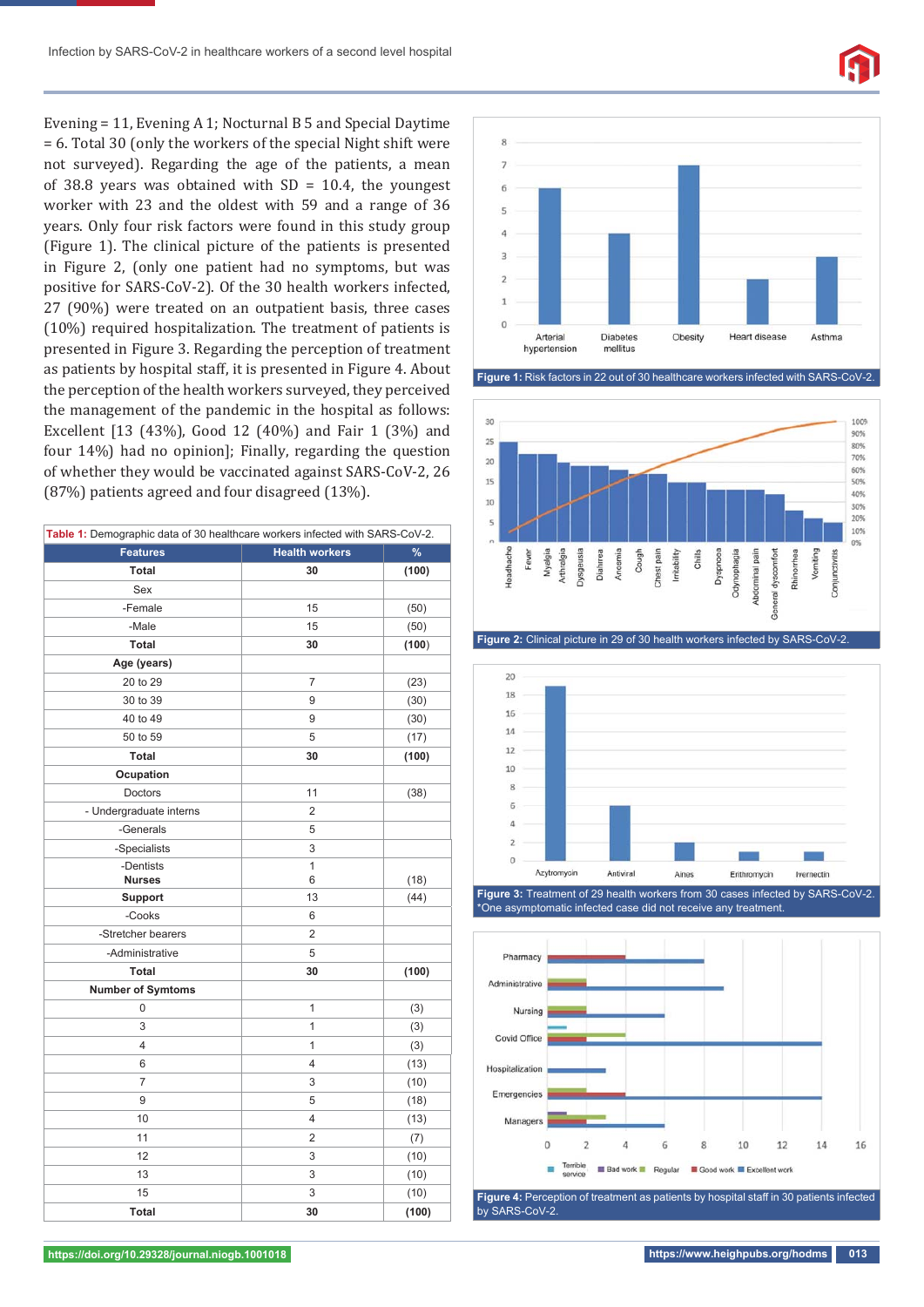# **Discussion**

In the work of Lombardi, et al. [4], they found that the main symptoms in health workers were alterations in the sensation of taste and smell, unlike our study where they were found as the main symptoms in suspects of COVID-19 headache, fever, and myalgia in that order. Likewise, in this study, the medical staff was the most affected, unlike what was found in our study, which was the support staff, and the least affected was the nursing staff.

Gómez-Ochoa, et al. [5] in their large study found that the nursing staff (48%) presented the majority of cases, unlike what was found in our study (18%); likewise, the prevalent symptoms were anosmia, fever and myalgia, while we had fever, headache and myalgia. They found 5% severe disease and 0.5% mortality. Unlike us where there were only two severe cases [7% (without intubation)] and no deaths.

Woo Jeon Y, et al. [6] in their study found that healthy carriers are a major public health problem because of 30 asymptomatic patients who came to the hospital and were subsequently diagnosed as positive for COVID-19, they had contact with 184 workers from The health of the hospital who underwent a diagnosis by RT-PCR 126 workers at the beginning of the contact, at 14 days and a month after exposure, all being free of infection at the end of the follow-up previously classified into four risk groups.

In the work of Lombardi, et al. [4], they found that the main symptoms in health workers were alterations in the sensation of taste and smell, unlike our study where they were found as the main symptoms in suspects of COVID-19 headache, fever, and myalgia in that order. Likewise, in this study, the medical staff was the most affected, unlike what was found in our study, which was the support staff, and the least affected was the nursing staff.

Gómez-Ochoa, et al. [5] in their large study found that the nursing staff (48%) presented the majority of cases, unlike what was found in our study (18%); likewise, the prevalent symptoms were anosmia, fever and myalgia, while we had fever, headache and myalgia. They found 5% severe disease and 0.5% mortality. Unlike us where there were only two severe cases [7% (without intubation)] and no deaths.

Woo Jeon Y, et al. [6] in their study found that healthy carriers are a major public health problem because of 30 asymptomatic patients who came to the hospital and were subsequently diagnosed as positive for COVID-19, they had contact with 184 workers from The health of the hospital who underwent a diagnosis by RT-PCR 126 workers at the beginning of the contact, at 14 days and a month after exposure, all being free of infection at the end of the follow-up previously classified into four risk groups.

Petrakis, et al. [7] report that SARS CoV-2 infection presents

a higher risk of complications in elderly people and those with cardiopulmonary diseases, but recent research affirms that obesity is a major risk factor for serious complications, same observation that is presented in our study because this risk factor was present more frequently. This is due to the peroxidation of lipids that lipid aldehyde creates, which in the COVID-19 scenario affect its prognosis.

Erener S [8] in his review refers that multiple studies have shown that Diabetes mellitus is a risk factor for all types of bacterial, viral and fungal infections, in such a way that in the context of SARS-CoV-2 infection it is has shown that this risk factor increases both morbidity and mortality in COVID-19 patients. Bello-Chavolla, et al. [9] have developed a clinical score to identify the risk of complications in these patients that may be useful in primary health care.

Pugliese, et al. [10] remind us that Diabetes mellitus by itself is not a risk factor for acquiring SARS-CoV-2 infection but it is for the risk of serious complications in the event of acquiring the disease together with other comorbidities typical of adulthood.

Kumar Singh, et al. [11] also analyzed hypertension as a risk factor associated with other diseases and recommend that in those patients under antihypertensive treatment with inhibitors of the renin-angiotensin system [ACE -2 (enzyme angiotensin converting) and ARB, angiotensin receptor blockers)] continue due to their importance in these patients.

Johnston [12] recognizes asthma as a risk factor mainly in older smokers and also the usefulness of macrolides as adjuvants in the treatment of COVID-19, which is confirmed in our study since most of our cases received Azithromycin. García-Moguel, et al. [13] treated two patients with asthma associated with COVID-19 with positive results, recommending that their own asthma treatment should not be discontinued in these settings because it seems that this treatment helps the management of the viral infection. In our sample we also had two cases associated with asthma, conventional treatment and adequate recovery.

Lan, et al. [14] in their analysis found that monitoring of temperature and symptoms in all individuals is very important and found that anosmia, ageusia, fever, and myalgia are the important independent predictors in positive analyzes. A little different from what was found in this study, although they emphasize that symptoms associated with nasal congestion and sore throat were associated with negative cases for infection.

Tests for the diagnosis of COVID-19 in the general population are less than impossible to perform, but for health worker personnel it is possible and in a study by Clemency, et al. [15] they found that, in a group of workers with at least three clinical data such as fever, loss of taste and smell could discriminate patients with COVID-19 and thus reduce the

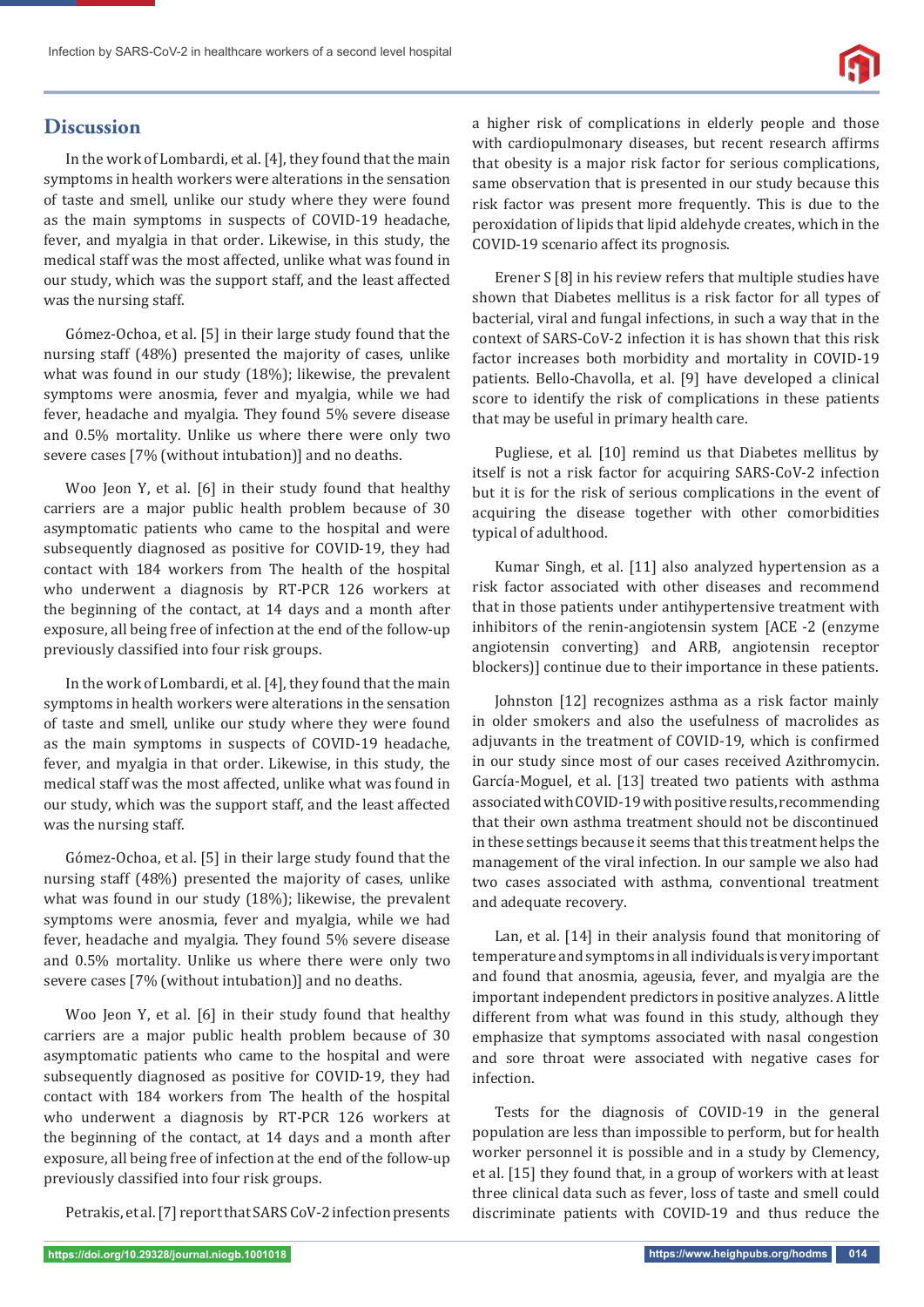

transmission of the disease in the personnel of health and their families. In our study, only the workers who presented any symptoms of the 18 analyzed were subjected to the test and all were positive.

Onoda, et al. [16] remind us that the types of tests available for the diagnosis of this disease are: Nucleic acid detection tests (polymerase chain reaction or PCR). 2. Antigen detection tests. 3. Antibody detection tests (IgG, IgM). In this study, all workers underwent PCR and in one case the PCR plus the antibody detection test.

The role of imaging in this infection has been extensively analyzed and Castillo, et al. [17] make an extensive review of the subject. In our patients, none mentioned having undergone any of these studies, perhaps due to their outpatient management and the mild to moderate severity of the clinical picture.

Chaccour, et al. [18] present a study on the pharmacological treatment of COVID-19 with ivermectin, a drug that was ultimately not approved by the WHO.

In our patients, these were treated with paracetamol in all cases, antibiotic (azithromycin) in most cases, one case with erythromycin and in another case ivermectin was used. One patient was personally treated with azithromycin, moxifloxacin, prednisone, methylprednisolone, and tocilizumab).

There is no doubt that healthy carriers are a serious disease transmission problem and Lai, et al. [19] emphasize the importance of the issue because the disease is.

It can present, in addition to an asymptomatic carrier, as an acute respiratory disease and finally as severe pneumonia, in such a way that transmission between workers of health by asymptomatic carriers is possible as observed in this analysis.

Finally, it has been shown by Jones, et al. [20] that infection prevention and health personnel control measures (control tests) are effective for the control of the pandemic in both asymptomatic and symptomatic workers and their families mainly Those who work in the areas with the highest risk of direct contagion, such as COVID clinics and the respiratory care hospitalization area where patients with moderate and severe disease are concentrated, where only in this group studied we had two cases that recovered satisfactorily.

## **References**

- 1. Zheng C, Hafezi-Bakhtiari N, Cooper V, Davidson H, Habibi M, Riley P, Breathnach A. Characteristics and transmission dynamics of COVID-19 in healthcare workers at a London teaching hospital. J Hosp Infect. 2020 Oct;106(2):325-329. doi: 10.1016/j.jhin.2020.07.025. Epub 2020 Jul 28. PMID: 32730771; PMCID: PMC7384992.
- 2. Barranco R, Ventura F. Covid-19 and infection in health-care workers: An emerging problem. Med Leg J. 2020 Jul;88(2):65-66. doi: 10.1177/0025817220923694. Epub 2020 May 22. PMID: 32441196.
- 3. Rivett L, Sridhar S, Sparkes D, Routledge M, Jones NK, Forrest S, Young J, Pereira-Dias J, Hamilton WL, Ferris M, Torok ME, Meredith L; CITIID-NIHR COVID-19 BioResource Collaboration, Curran MD, Fuller S, Chaudhry A, Shaw A, Samworth RJ, Bradley JR, Dougan G, Smith KG, Lehner PJ, Matheson NJ, Wright G, Goodfellow IG, Baker S, Weekes MP. Screening of healthcare workers for SARS-CoV-2 highlights the role of asymptomatic carriage in COVID-19 transmission. Elife. 2020 May 11;9:e58728. doi: 10.7554/eLife.58728. PMID: 32392129; PMCID: PMC7314537.
- 4. Lombardi A, Consonni D, Carugno M, Bozzi G, Mangioni D, Muscatello A, Castelli V, Palomba E, Cantù AP, Ceriotti F, Tiso B, Pesatori AC, Riboldi L, Bandera A, Lunghi G, Gori A. Characteristics of 1573 healthcare workers who underwent nasopharyngeal swab testing for SARS-CoV-2 in Milan, Lombardy, Italy. Clin Microbiol Infect. 2020 Oct;26(10):1413.e9-1413.e13. doi: 10.1016/j.cmi.2020.06.013. Epub 2020 Jun 20. PMID: 32569835; PMCID: PMC7305713.
- 5. Gómez-Ochoa SA, Franco OH, Rojas LZ, Raguindin PF, Roa-Díaz ZM, Wyssmann BM, Guevara SLR, Echeverría LE, Glisic M, Muka T. COVID-19 in Health-Care Workers: A Living Systematic Review and Meta-Analysis of Prevalence, Risk Factors, Clinical Characteristics, and Outcomes. Am J Epidemiol. 2021 Jan 4;190(1):161-175. doi: 10.1093/ aje/kwaa191. Erratum in: Am J Epidemiol. 2021 Jan 4;190(1):187. PMID: 32870978; PMCID: PMC7499478.
- 6. Woo Jeon Y, Suk Park E, Jae Jung S, Kim Y, Yong Choi J, Hang Kim H. Protection of Healthcare Workers Against COVID-19 at a Large Teaching Hospital in Seoul, Korea, Yonsei Med J. 2020; Jul; 61(7):631- 4. https://doi.org/10.3349/ymj.2020.61.7.63
- 7. Petrakis D, Margină D, Tsarouhas K, Tekos F, Stan M, Nikitovic D, Kouretas D, Spandidos DA, Tsatsakis A. Obesity - a risk factor for increased COVID-19 prevalence, severity and lethality (Review). Mol Med Rep. 2020 Jul;22(1):9-19. doi: 10.3892/mmr.2020.11127. Epub 2020 May 5. PMID: 32377709; PMCID: PMC7248467.
- 8. Erener S. Diabetes, infection risk and COVID-19. Mol Metab. 2020 Sep;39:101044. doi: 10.1016/j.molmet.2020.101044. Epub 2020 Jun 23. PMID: 32585364; PMCID: PMC7308743.
- 9. Bello-Chavolla OY, Bahena-López JP, Antonio-Villa NE, Vargas-Vázquez A, González-Díaz A, Márquez-Salinas A, Fermín-Martínez CA, Naveja JJ, Aguilar-Salinas CA. Predicting Mortality Due to SARS-CoV-2: A Mechanistic Score Relating Obesity and Diabetes to COVID-19 Outcomes in Mexico. J Clin Endocrinol Metab. 2020 Aug 1;105(8):dgaa346. doi: 10.1210/clinem/dgaa346. PMID: 32474598; PMCID: PMC7313944.
- 10. Pugliese G, Vitale M, Resi V, Orsi E. Is diabetes mellitus a risk factor for COronaVIrus Disease 19 (COVID-19)? Acta Diabetol. 2020 Nov;57(11):1275-1285. doi: 10.1007/s00592-020-01586-6. Epub 2020 Aug 31. PMID: 32865671; PMCID: PMC7456750.
- 11. Singh AK, Gupta R, Misra A. Comorbidities in COVID-19: Outcomes in hypertensive cohort and controversies with renin angiotensin system blockers. Diabetes Metab Syndr. 2020 Jul-Aug;14(4):283-287. doi: 10.1016/j.dsx.2020.03.016. Epub 2020 Apr 9. PMID: 32283499; PMCID: PMC7144598.
- 12. Johnston SL. Asthma and COVID-19: Is asthma a risk factor for severe outcomes? Allergy. 2020 Jul;75(7):1543-1545. doi: 10.1111/all.14348. PMID: 32358994; PMCID: PMC7267381.
- 13. García-Moguel I, Díaz Campos R, Alonso Charterina S, Fernández Rodríguez C, Fernández Crespo J. COVID-19, severe asthma, and biologics. Ann Allergy Asthma Immunol. 2020 Sep;125(3):357-359.e1. doi: 10.1016/j.anai.2020.06.012. Epub 2020 Jun 14. PMID: 32553608; PMCID: PMC7293849.
- 14. Lan FY, Filler R, Mathew S, Buley J, Iliaki E, Bruno-Murtha LA, Osgood R, Christophi CA, Fernandez-Montero A, Kales SN. COVID-19 symptoms predictive of healthcare workers' SARS-CoV-2 PCR results. PLoS One. 2020 Jun 26;15(6):e0235460. doi: 10.1371/journal. pone.0235460. PMID: 32589687; PMCID: PMC7319316.
- 15. Clemency BM, Varughese R, Scheafer DK, Ludwig B, Welch JV,